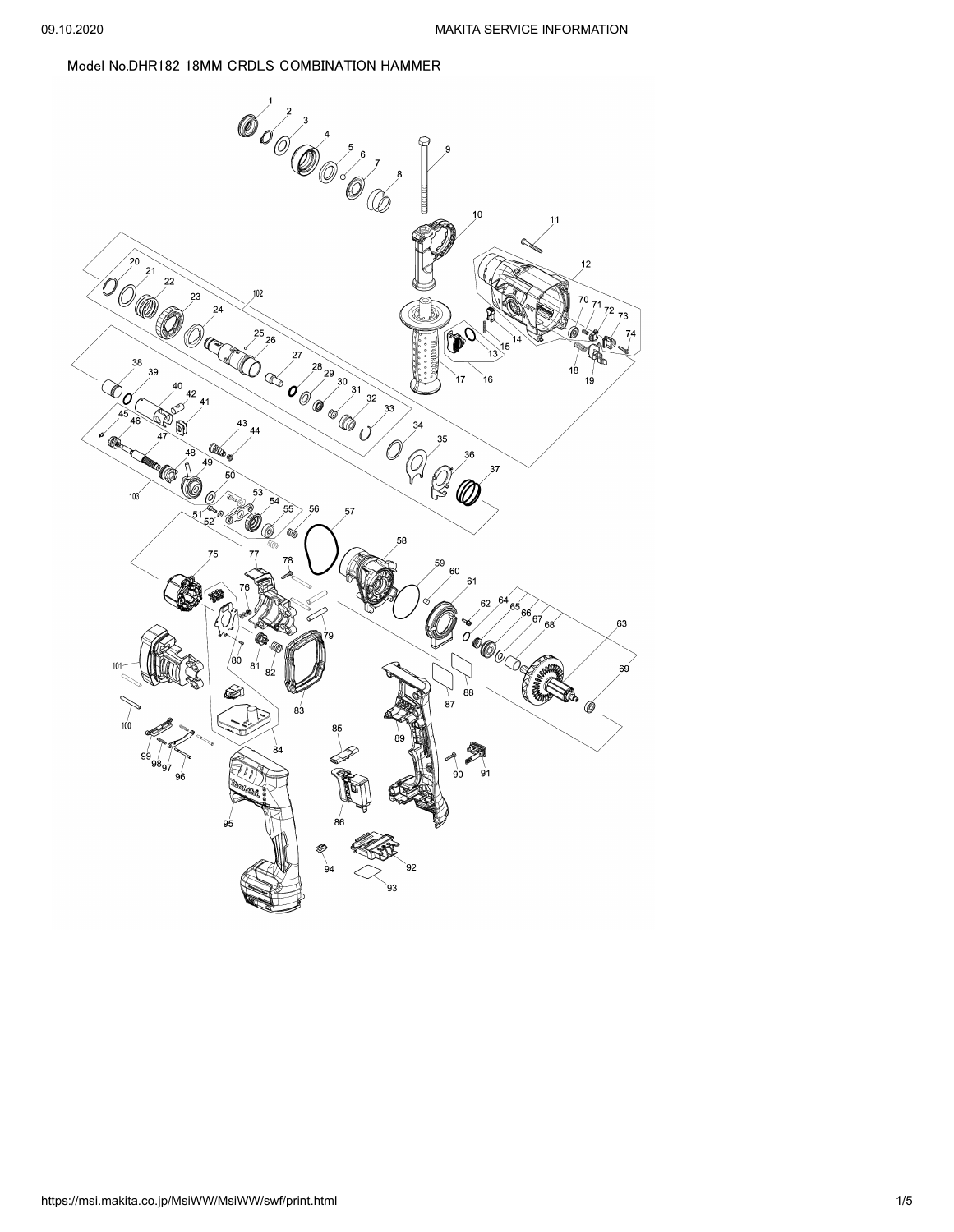|                 |              |                                   |                |  | Артикул  Детали   Описание   Замена   Количество   New/Old   Продажи   Закупка   Примечание |
|-----------------|--------------|-----------------------------------|----------------|--|---------------------------------------------------------------------------------------------|
| 001             | 286037-3     | <b>CAP 34</b>                     |                |  |                                                                                             |
| 002             | 961057-5     | <b>RETAINING RING</b><br>$S - 17$ | $\mathbf{1}$   |  |                                                                                             |
| 003             | 253377-4     | FLAT WASHER 17                    | $\mathbf{1}$   |  |                                                                                             |
| 004             | 458845-4     | CHUCK COVER                       | $\mathbf{1}$   |  |                                                                                             |
| 005             | $257416 - 2$ | <b>RING 21</b>                    | $\mathbf{1}$   |  |                                                                                             |
| 006             | $216022 - 2$ | STEEL BALL 7.0                    | $\overline{2}$ |  |                                                                                             |
| 007             | 346177-0     | <b>GUIDE WASHER</b>               | $\mathbf{1}$   |  |                                                                                             |
| 008             | $232347 - 6$ | CONICAL COMP.<br>SPRING 21-29     | $\mathbf{1}$   |  |                                                                                             |
| 009             | $921923 - 8$ | HEX. BOLT<br>M8X120               | $\mathbf{1}$   |  |                                                                                             |
| 010             | $417911 - 6$ | <b>GRIP BASE</b>                  | $\mathbf{1}$   |  |                                                                                             |
| 011             | 266053-1     | <b>TAPPING SCREW</b><br>4X35      | 4              |  |                                                                                             |
| 012             | 136043-7     | <b>GEAR HOUSING</b><br>ASSY       | $\mathbf{1}$   |  |                                                                                             |
| C10             | 211375-4     | <b>BALL BEARING</b><br>6805LLB    | $\mathbf{1}$   |  |                                                                                             |
| C <sub>20</sub> | $213874 - 2$ | OIL SEAL 25                       | $\mathbf{1}$   |  |                                                                                             |
| D <sub>10</sub> |              | INC. 70-74                        |                |  |                                                                                             |
| 013             | 213278-8     | O RING 17                         | $\mathbf{1}$   |  |                                                                                             |
| 014             | 458851-9     | <b>LOCK BUTTON</b>                | $\mathbf{1}$   |  |                                                                                             |
| 015             | 234264-6     | <b>COMPRESSION</b><br>SPRING 3    | $\mathbf{1}$   |  |                                                                                             |
| 016             | 136040-3     | CHANGE LEVER<br>ASSY              | $\mathbf{1}$   |  |                                                                                             |
| D <sub>10</sub> |              | <b>INC. 13</b>                    |                |  |                                                                                             |
| 017             | 158057-6     | GRIP 36<br><b>COMPLETE</b>        | $\mathbf{1}$   |  |                                                                                             |
| C10             | $931402 - 8$ | HEX. NUT M8                       | $\mathbf{1}$   |  |                                                                                             |
| 018             | 232473-1     | <b>COMPRESSION</b><br>SPRING 8    | $\mathbf{1}$   |  |                                                                                             |
| 019             | $347463 - 2$ | <b>CHANGE PLATE B</b>             | $\mathbf{1}$   |  |                                                                                             |
| 020             | $961135 - 1$ | RETAINING(EXT)<br>$WR-25$         | $\mathbf{1}$   |  |                                                                                             |
| 021             | 267304-5     | <b>FLAT WASHER 25</b>             | $\mathbf{1}$   |  |                                                                                             |
| 022             | 232360-4     | <b>COMPRESSION</b><br>SPRING 25   | $\mathbf{1}$   |  |                                                                                             |
| 023             | 226854-9     | SPUR GEAR 44                      | $\mathbf{1}$   |  |                                                                                             |
| 024             | $327039 - 1$ | <b>DRIVING FLANGE</b>             | $\mathbf{1}$   |  |                                                                                             |
| 025             | $216019 - 1$ | STEEL BALL 3                      | 3 <sup>1</sup> |  |                                                                                             |
| 026             | $326886 - 7$ | <b>TOOL HOLDER</b>                | $\mathbf{1}$   |  |                                                                                             |
| 027             | 326887-5     | <b>IMPACT BOLT</b>                | 1              |  |                                                                                             |
| 028             | $213117 - 2$ | O RING 11                         | 1              |  |                                                                                             |
| 029             | 253380-5     | <b>FLAT WASHER 13</b>             | 1              |  |                                                                                             |
| 030             | 326888-3     | RING 10                           | $\mathbf{1}$   |  |                                                                                             |
| 031             | 232357-3     | <b>COMPRESSION</b><br>SPRING 10A  | $\mathbf{1}$   |  |                                                                                             |
| 032             | 327038-3     | <b>CUP SLEEVE</b>                 | 1              |  |                                                                                             |
| 033             | 233942-5     | RING SPRING 22                    | 1              |  |                                                                                             |
| 034             | 267175-0     | FLAT WASHER 24                    | 1              |  |                                                                                             |
| 035             | $345681 - 6$ | <b>JOINT PLATE</b>                | $\mathbf{1}$   |  |                                                                                             |
| 036             | $347462 - 4$ | CHANGE PLATE A                    | 1              |  |                                                                                             |
| 037             | 233458-0     | <b>COMPRESSION</b><br>SPRING 32   | 1              |  |                                                                                             |
| 038             | $327215 - 7$ | <b>STRIKER</b>                    | $\mathbf{1}$   |  |                                                                                             |
| 039             | 213832-8     | O-RING 13                         | 1              |  |                                                                                             |
| 040             | 326890-6     | <b>PISTON</b><br><b>CYLINDER</b>  | 1              |  |                                                                                             |
| 041             | $347127 - 8$ | <b>GUIDE PLATE</b>                | $\mathbf{1}$   |  |                                                                                             |
| 042             | $324612 - 8$ | PISTON JOINT                      | $\mathbf{1}$   |  |                                                                                             |

Please order the parts with part number. The part of the set of the part of the parts with part number.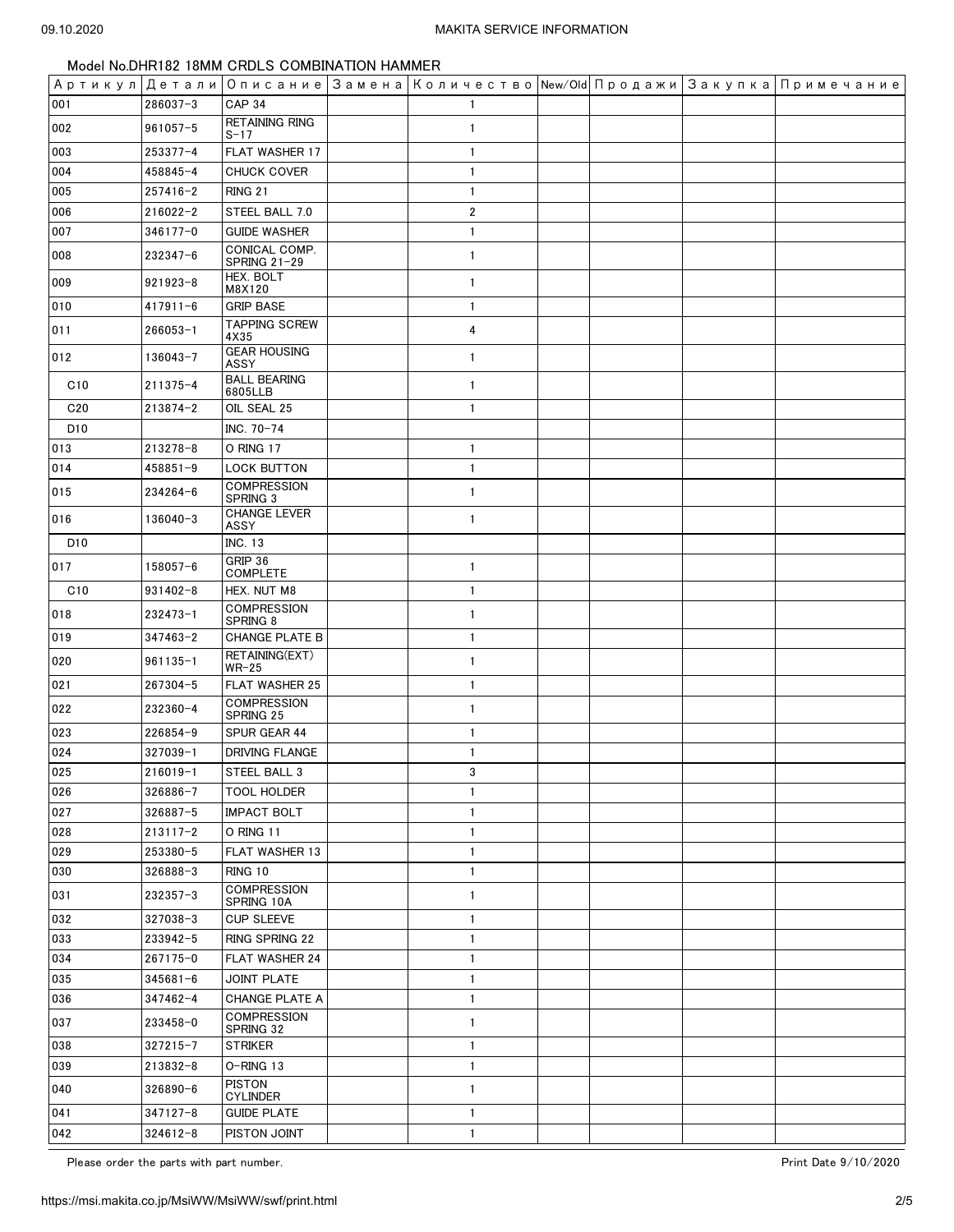|                 |              |                                         |                         |  | Артикул Детали Описание Замена Количество New/Old Продажи Закупка Примечание |
|-----------------|--------------|-----------------------------------------|-------------------------|--|------------------------------------------------------------------------------|
| 043             | $232361 - 2$ | CONICAL COMP.<br>SPRING 6-13            | 1                       |  |                                                                              |
| 044             | 347130-9     | SPRING GUIDE                            | $\mathbf{1}$            |  |                                                                              |
| 045             | $961008 - 8$ | <b>RETAINING RING</b><br>$S-5$          | $\mathbf{1}$            |  |                                                                              |
| 046             | 226853-1     | SPUR GEAR 12                            | $\mathbf{1}$            |  |                                                                              |
| 047             | $327216 - 5$ | <b>CAM SHAFT</b>                        | $\mathbf{1}$            |  |                                                                              |
| 048             | $327217 - 3$ | <b>CLUTCH CAM</b>                       | $\mathbf{1}$            |  |                                                                              |
| 049             | 219029-7     | SWASH BEARING                           | $\mathbf{1}$            |  |                                                                              |
| 050             | 253733-8     | FLAT WASHER 9                           | $\mathbf{1}$            |  |                                                                              |
| 051             | $251510 - 2$ | H. S. HEAD BOLT<br>M3X12 WITH WRM       | $\overline{2}$          |  |                                                                              |
| 052             | $253381 - 3$ | FLAT WASHER 3                           | $\overline{2}$          |  |                                                                              |
| 053             | 347129-4     | SPRING PLATE                            | $\mathbf{1}$            |  |                                                                              |
| 054             | 221496-4     | <b>HELICAL GEAR 23</b>                  | $\mathbf{1}$            |  |                                                                              |
| 055             | $211016 - 2$ | <b>BALL BEARING</b><br>626LLB           | $\mathbf{1}$            |  |                                                                              |
| 056             | 232359-9     | <b>COMPRESSION</b><br>SPRING 7          | $\overline{\mathbf{c}}$ |  |                                                                              |
| 057             | 213833-6     | O-RING 60                               | $\mathbf{1}$            |  |                                                                              |
| 058             | 140F85-1     | <b>INNER HOUSING</b><br><b>COMPLETE</b> | $\mathbf{1}$            |  |                                                                              |
| 059             | $213641 - 5$ | O RING 51                               | $\mathbf{1}$            |  |                                                                              |
| 060             | 443138-2     | <b>FILTER</b>                           | $\mathbf{1}$            |  |                                                                              |
| 061             | 458848-8     | AIR DUCT                                | $\mathbf{1}$            |  |                                                                              |
| 062             | 251510-2     | H. S. HEAD BOLT<br>M3X12 WITH WRM       | $\overline{\mathbf{c}}$ |  |                                                                              |
| 063             | $519549 - 4$ | ROTOR ASSY                              | $\mathbf{1}$            |  |                                                                              |
| D <sub>10</sub> |              | INC. 64-69                              |                         |  |                                                                              |
| 064             | 213118-0     | O RING 12                               | $\mathbf{1}$            |  |                                                                              |
| 065             | 327227-0     | RING <sub>9</sub>                       | $\mathbf{1}$            |  |                                                                              |
| 066             | $210162 - 8$ | <b>BALL BEARING</b><br>609LLU           | $\mathbf{1}$            |  |                                                                              |
| 067             | $267231 - 6$ | FLAT WASHER 9                           | $\mathbf{1}$            |  |                                                                              |
| 068             | $458841 - 2$ | SLEEVE 12                               | $\mathbf{1}$            |  |                                                                              |
| 069             | 210035-5     | <b>BALL BEARING</b><br>625DDW           | $\mathbf{1}$            |  |                                                                              |
| 070             | 210035-5     | <b>BALL BEARING</b><br>625DDW           | $\mathbf{1}$            |  |                                                                              |
| 071             | 232474-9     | <b>COMPRESSION</b><br>SPRING 4          | $\mathbf{1}$            |  |                                                                              |
| 072             | $310913 - 0$ | <b>LOCK PLATE</b>                       | $\mathbf{1}$            |  |                                                                              |
| 073             | 458846-2     | <b>STOPPER PLATE</b>                    | $\mathbf{1}$            |  |                                                                              |
| 074             | 266130-9     | <b>TAPPING SCREW</b><br>BIND PT 3X16    | $\mathbf{1}$            |  |                                                                              |
| 075             | 629393-2     | <b>STATOR</b>                           | $\mathbf{1}$            |  |                                                                              |
| 076             | 652069-6     | FLAT HEAD<br><b>SCREW M3X6</b>          | 3                       |  |                                                                              |
| 077             | 183L14-7     | <b>MOTOR HOUSING</b><br>SET             | $\mathbf{1}$            |  |                                                                              |
| D <sub>10</sub> |              | <b>INC. 101</b>                         |                         |  |                                                                              |
| 078             | 266130-9     | <b>TAPPING SCREW</b><br>BIND PT 3X16    | 4                       |  |                                                                              |
| 079             | 268076-5     | PIN <sub>6</sub>                        | $\overline{\mathbf{2}}$ |  |                                                                              |
| 080             | 266490-9     | <b>TAPPING SCREW</b><br><b>PT 2X6</b>   | 3                       |  |                                                                              |
| 081             | 458847-0     | <b>SPRING</b><br><b>SUPPORT</b>         | $\mathbf{1}$            |  |                                                                              |
| 082             | 232358-1     | <b>COMPRESSION</b><br>SPRING 10B        | $\mathbf{1}$            |  |                                                                              |
| 083             | 422354-9     | <b>BELLOWS</b>                          | $\mathbf{1}$            |  |                                                                              |
| 084             | 620995-7     | CONTROLLER                              | $\mathbf{1}$            |  |                                                                              |
| 085             | 458844-6     | F/R CHANGE<br>LEVER                     | 1                       |  |                                                                              |

Please order the parts with part number.  $\blacksquare$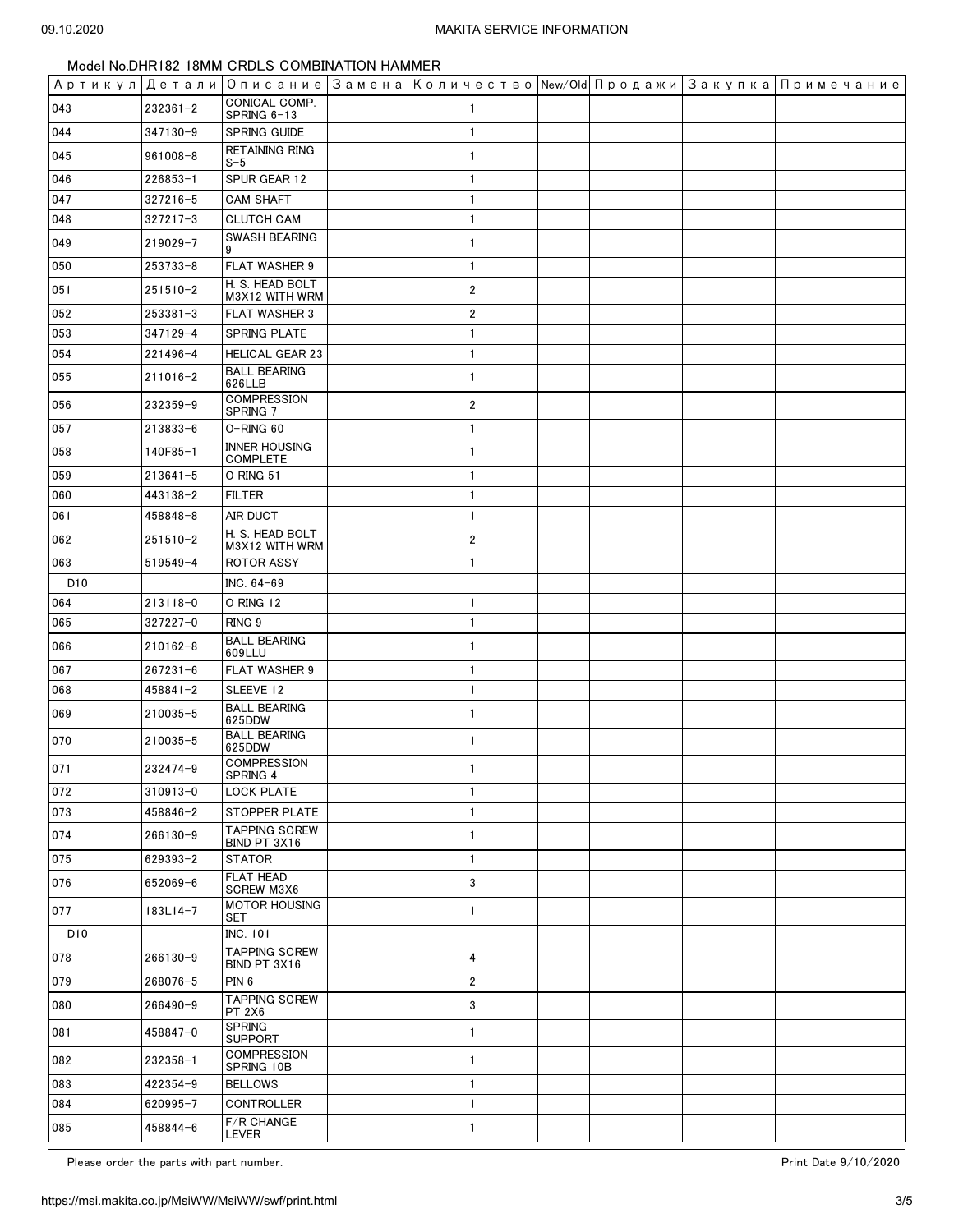|                 |              |                                        | Артикул  Детали  Описание  Замена  Количество  New/Old  Продажи  Закупка  Примечание |  |  |
|-----------------|--------------|----------------------------------------|--------------------------------------------------------------------------------------|--|--|
| 086             | 651380-3     | SWITCH C3JW-<br>$6B - 25$              | 1                                                                                    |  |  |
| 087             | 855F52-0     | DHR182 NAME<br>PLATE                   | $\mathbf{1}$                                                                         |  |  |
| 088             | 818N47-2     | <b>CLEAR LABEL</b>                     | $\mathbf{1}$                                                                         |  |  |
| 089             | 183L12-1     | <b>HANDLE SET</b>                      | $\mathbf{1}$                                                                         |  |  |
| C10             | 263005-3     | RUBBER PIN 6                           | $\overline{2}$                                                                       |  |  |
| C <sub>20</sub> | 252126-6     | <b>HEX. LOCKING</b><br><b>NUT M4-7</b> | $\mathbf{2}$                                                                         |  |  |
| D <sub>10</sub> |              | INC. 95                                |                                                                                      |  |  |
| 090             | 266130-9     | <b>TAPPING SCREW</b><br>BIND PT 3X16   | $\overline{7}$                                                                       |  |  |
| 091             | 140F99-0     | CAP COMPLETE                           | $\mathbf{1}$                                                                         |  |  |
| C10             | $213218 - 6$ | O RING 16                              | $\mathbf{1}$                                                                         |  |  |
| C <sub>20</sub> | 818H07-8     | <b>CAP LABEL</b>                       | $\mathbf{1}$                                                                         |  |  |
| 092             | 643874-2     | <b>TERMINAL</b>                        | $\mathbf{1}$                                                                         |  |  |
| 093             | 855F59-6     | DHR182 SERIAL<br>NO. LABEL             | $\mathbf{1}$                                                                         |  |  |
| 094             | 620549-0     | LED CIRCUIT                            | $\mathbf{1}$                                                                         |  |  |
| 095             | 183L12-1     | <b>HANDLE SET</b>                      | $\mathbf{1}$                                                                         |  |  |
| C10             | 263005-3     | RUBBER PIN 6                           | $\mathbf{2}$                                                                         |  |  |
| C <sub>20</sub> | 252126-6     | <b>HEX. LOCKING</b><br><b>NUT M4-7</b> | $\overline{2}$                                                                       |  |  |
| D <sub>10</sub> |              | INC. 89                                |                                                                                      |  |  |
| 096             | 256586-4     | <b>FLAT FILLISTER</b><br>HEAD PIN 2.5  | $\overline{2}$                                                                       |  |  |
| 097             | 458850-1     | <b>GUIDE PLATE</b>                     | $\mathbf{1}$                                                                         |  |  |
| 098             | 232475-7     | <b>COMPRESSION</b><br>SPRING 3         | $\overline{2}$                                                                       |  |  |
| 099             | 458849-6     | <b>SHATTER</b>                         | $\mathbf{1}$                                                                         |  |  |
| 100             | 256585-6     | ROD <sub>4</sub>                       | 4                                                                                    |  |  |
| 101             | 183L14-7     | <b>MOTOR HOUSING</b><br>SET            | $\mathbf{1}$                                                                         |  |  |
| D10             |              | <b>INC. 77</b>                         |                                                                                      |  |  |
| 102             | 136041-1     | <b>TOOL HOLDER</b><br>ASSY             | $\mathbf{1}$                                                                         |  |  |
| D <sub>10</sub> |              | INC. 20-33                             |                                                                                      |  |  |
| 103             | 136042-9     | <b>CAM SHAFT</b><br>ASSY               | $\mathbf{1}$                                                                         |  |  |
| D10             |              | INC. 45-50,53-55                       |                                                                                      |  |  |
| A01             | 415486-9     | <b>DEPTH GAUGE</b>                     | $\mathbf{1}$                                                                         |  |  |
| A02B            | $821552 - 6$ | CONNECTOR<br>PLASTIC CASE<br>(TYPE4)   | $\mathbf{1}$                                                                         |  |  |
| C10             | 453974-8     | LATCH                                  | 4                                                                                    |  |  |
| A02D            | 821552-6     | CONNECTOR<br>PLASTIC CASE              | 1                                                                                    |  |  |
| C10             | 453974-8     | (TYPE4)<br>LATCH                       | $\overline{4}$                                                                       |  |  |
|                 |              | CONNECTOR                              |                                                                                      |  |  |
| A02E            | $821552 - 6$ | PLASTIC CASE<br>(TYPE4)                | $\mathbf{1}$                                                                         |  |  |
| C10             | 453974-8     | LATCH                                  | $\overline{4}$                                                                       |  |  |
| A03B            | 818T32-1     | DHR182ZWJ<br>PLASTIC CASE<br>LABEL     | $\overline{\mathbf{c}}$                                                              |  |  |
| A03D            | 818T38-9     | DHR182RTJ<br>PLASTIC CASE<br>LABEL     | 1                                                                                    |  |  |
| A03E            | $818T42 - 8$ | DHR182RTJU<br>PLASTIC CASE<br>LABEL    | $\mathbf{1}$                                                                         |  |  |
| A04D            | 450128-8     | <b>BATTERY COVER</b>                   | $\mathbf{1}$                                                                         |  |  |
| A04E            | 450128-8     | <b>BATTERY COVER</b>                   | 1                                                                                    |  |  |
| A05D            | ***DC18RC    | DC18RC FAST<br><b>CHARGER</b>          | $\mathbf{1}$                                                                         |  |  |

Please order the parts with part number. The part of the set of the part of the parts with part number.